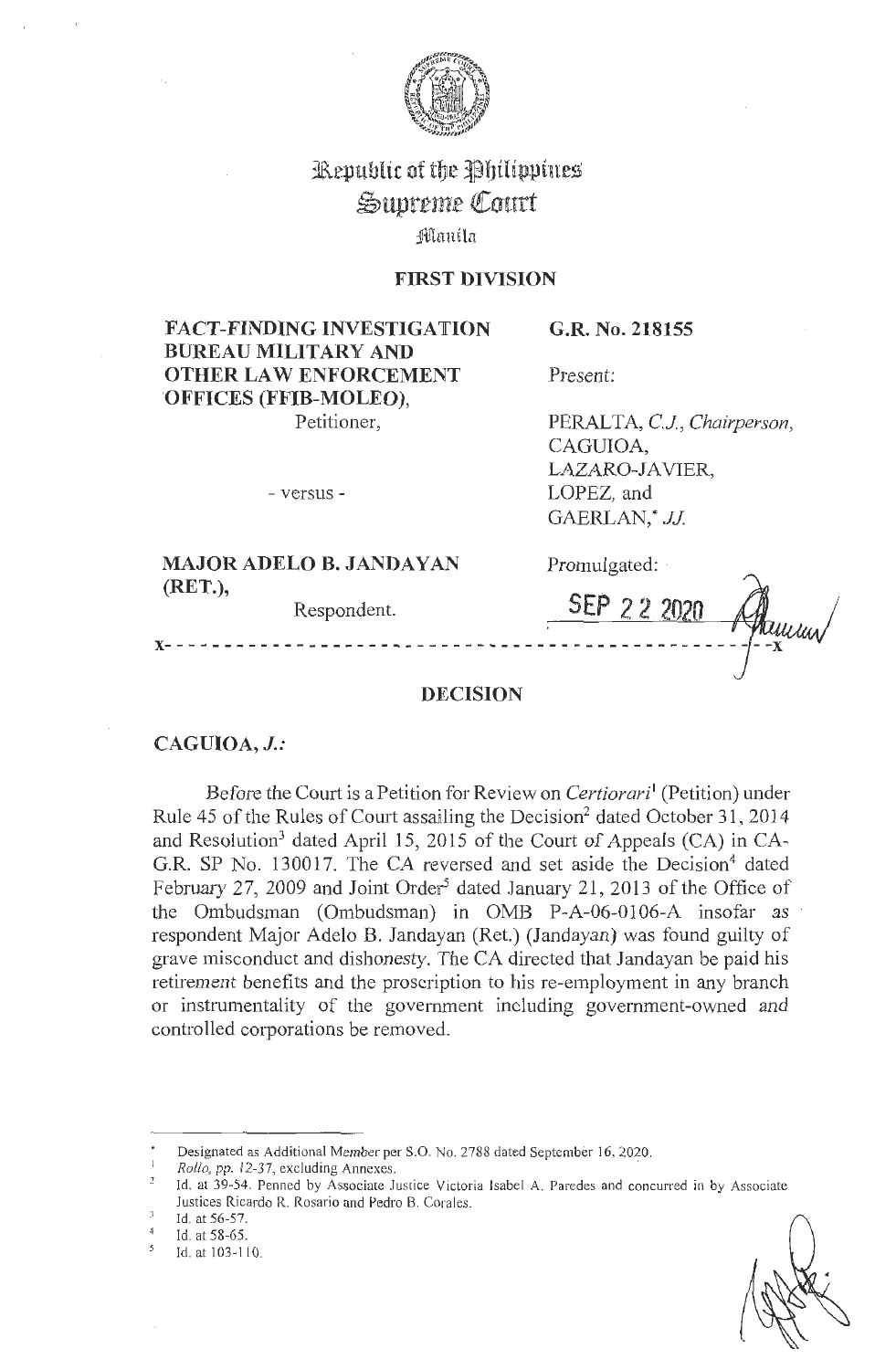#### *Facts*

The CA summarized the facts as follows:

In April 2000, the Philippine Marine Corps (PMC) released funds amounting to P36,768,028.95 intended for the combat clothing allowance, equivalent to P8,381.75 per person, and individual equipment allowance, equivalent to P6,337.80 per person (hereafter collectively referred to as the "CCIE allowance"), for allowance to enlisted personnel in active duty from the first to the fourth quarter of 1999. Checks were issued by way of cash advances to cover these allowances. Various documents, such as disbursement vouchers, payrolls, special orders, roster of troops and various certifications, were subsequently submitted to support the liquidation of the cash advances. However, when investigations were conducted of PMC enlisted personnel, whose names were listed in the liquidation payrolls, chosen via random sampling, it was revealed that they never received their CCIE allowance. It was also revealed that the signatures appearing in the liquidation payrolls were not the signatures of the randomly chosen PMC personnel; and neither were these the signatures of their representatives for these PMC personnel had never authorized representative to receive the CCIE allowance on their behalf. Moreover, the normal procedure was not followed as recipients were sorted by rank, assigned to different fields at different locations, instead of by unit per battalion, for expediency ofrelease to each unit's liaison officer for speedy payment. Finally, it was revealed that provisions of the Government Accounting and Auditing Manual, applicable to all classes of disbursements, were not complied with when the cash advances for the CCIE allowance was not approved by the head of office nor his authorized representative.

As a result of the investigation, an administrative and criminal affidavit-complaint dated January 13, 2006, was filed charging Colonel Renato P. Miranda, General Percival M. Subala, Major Jesus P. Cabatbat, Major Felicisimo C. Millado, Captain Edmundo D. Yurong, Carolyn L. Bontolo and petitioner [Jandayan), for Malversation through falsification of public documents, Dishonesty, Violation of Commission on Audit (COA) rules and regulations, and Violation of Section 3 (e) of Republic Act No.  $3019$ , by respondent Fact Finding Investigation Bureau  $-$  Office of the Deputy Ombudsman for the Military and Other Law Enforcement Offices (FFIB[-]MOLEO) before the Ombudsman. The FFIB-MOLEO cited several overt acts committed by the respondents-accused to show conspiracy in the commission of irregularities in the release of the CCIE funds; petitioner was held liable in the conspiracy for issuing a roster of troops and disbursement vouchers certifying that the expenses were necessary, lawful and incurred under his direct supervision.

On December 11, 2006, petitioner submitted his counter-affidavit where he denied the charges against him and insisted that his signing of the aforementioned documents were done as official acts in his capacity as then Assistant Chief of Staff for Personnel, MC1, of the PMC.

Subsequently, Acting Ombudsman Orlando C. Casimiro issued the assailed Decision dated June 1, 2011, in 0MB P-A-06-0106-A, finding petitioner herein and the other respondents-accused, except General Percival M. Subala and Carolyn Bontolo, guilty of grave misconduct and dishonesty, and disposed of the administrative case in this wise:

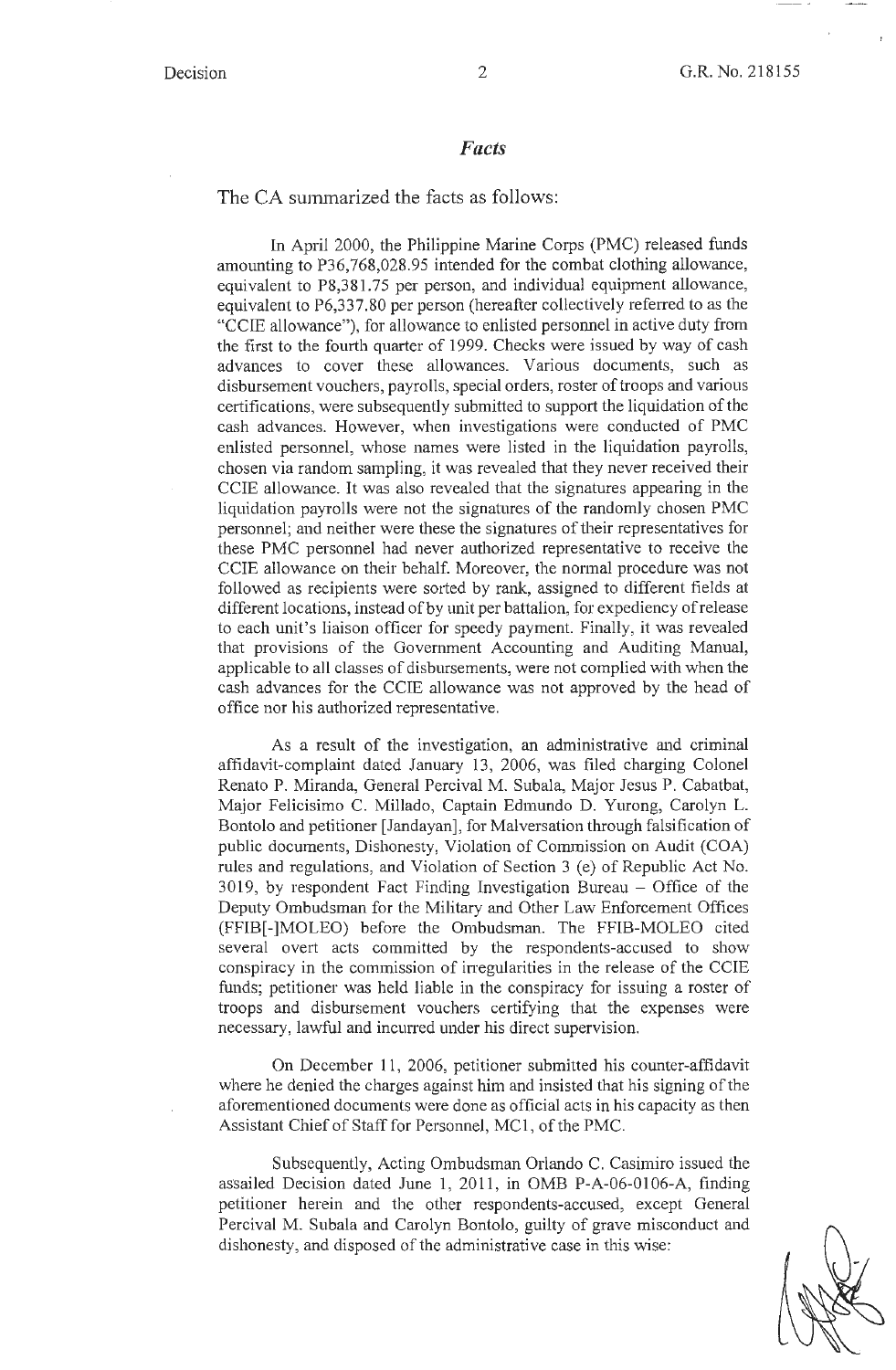**WHEREFORE,** finding substantial evidence, this Office finds respondents **COL. RENATO P. MIRANDA, LT. COL. JESON P. CABATBAT, MAJOR ADELO B. JANDAYAN, CAPT. FELICISIMO C. MILLADO, and CAPT. EDMUNDO D. YURONG** GUILTY of Grave Misconduct and Dishonesty pursuant to Section 19 in relation to Section 25, RA 6770 otherwise known as The Ombudsman Act of 1989, and are hereby meted out the penalty of DISMISSAL from the service effective immediately with forfeiture of all the benefits, except accrued leave credits, if any, with prejudice to reemployment in any branch or service of the government including government owned and controlled corporations.

With respect to respondent **MAJ. ADELO B.**  JANDAYAN, since he had already retired from service, the forfeiture of all his retirement benefits, except accrued leave credits, is hereby **ORDERED,** and his re[-]employment in any branch or instrumentality of the government, including government-owned and controlled corporations 1s **PROSCRIBED.** 

With respect to respondents **BGEN. PERCIVAL M. SUBALA** and **CAROLYN L. BONTOLO,** this case is hereby **DISMISSED**. (Emphasis in the original)<sup>6</sup>

The Ombudsman found that the P36,768,028.95 was released by way of cash advances granted to Major Felicisimo C. Millado (Millado ), as the checks were all payable to him.<sup>7</sup> He encashed the check and entrusted the proceeds to Jandayan, with the approval of Colonel Renato P. Miranda (Miranda) and Gioksan Dammang<sup>8</sup> as shown by the documents denominated as Funds Entrusted to Agent Officer/Teller.<sup>9</sup>

According to the Ombudsman, following the normal procedure, the money should have been distributed to the respective disbursing officers of the different units of assigmnent of the Philippine Marine Corps (PMC). These disbursing officers then are responsible for distributing the  $\overline{P}14,715.05$ to the marine soldiers assigned in their units.<sup>10</sup> Given this, it was unlawful for Millado to entrust the proceeds of the check to Jandayan. The Ombudsman found that it was unlawful for Jandayan to receive and hold the proceeds of the checks because he was not a disbursing officer.<sup>11</sup>

Jandayan moved for reconsideration but was denied in a Joint Order<sup>12</sup> dated January 21, 2013.



<sup>6</sup>  Id. at 40-42.

<sup>7</sup>  Id. at 62.

Also appears as Giokson Dammang in some parts of the *rollo*.

<sup>9</sup> *Rollo,* pp. 62-63.

 $10$  Id. at 63.

Id.

 $12$  Id. at  $103 - 110$ .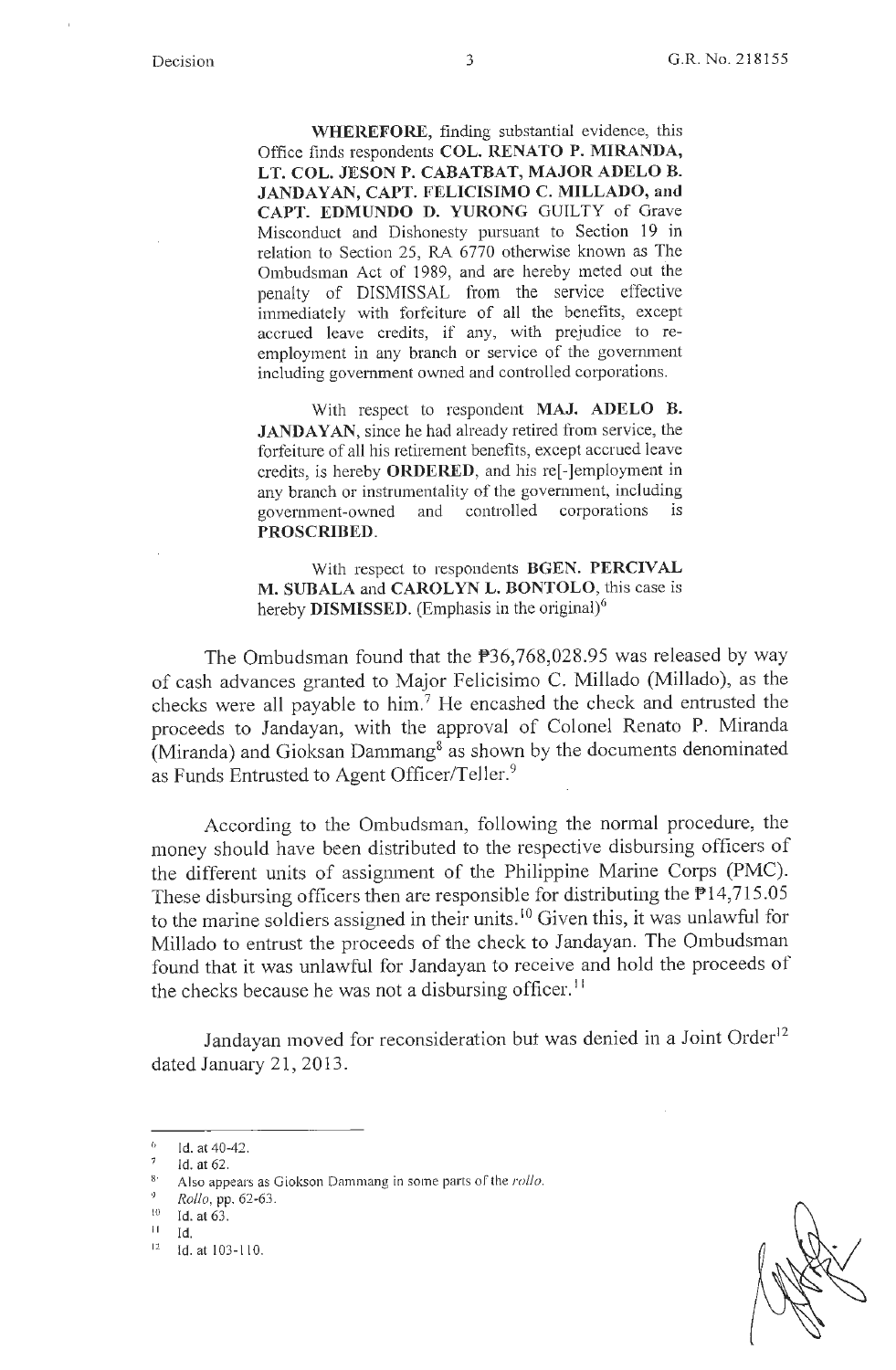On appeal, the CA reversed and set aside the Ombudsman's Decision. The dispositive portion of the CA Decision states:

**WHEREFORE,** premises considered, the Petition is **GRANTED.**  The Decision dated February 27, 2009 and the Joint Order dated January 21, 2013 of the Office of the Ombudsman, in 0MB P-A-06-0106-A, insofar as it found herein petitioner Major Adelo B. Jandayan (Ret.) guilty of grave misconduct and dishonesty, are **REVERSED and SET ASIDE;**  consequently, the complaint against him is **DISMISSED.** He is ordered to be **PAID** the [retirement] benefits denied him by reason of the assailed Decision and Joint Order; and the proscription to his re-employment in any branch or instrumentality of the government, including government-owned and controlled corporations, is **REMOVED** and **DELETED.** 

# **SO ORDERED.** <sup>13</sup>

The CA found that Jandayan's act of signing the roster of troops and disbursement vouchers certifying that the expenses were necessary, lawful and incurred under his direct supervision did not constitute grave misconduct.<sup>14</sup> For the CA, there was nothing irregular about the signing of the roster of troops as this has been verified before being released.<sup>15</sup> Further, it was within his area of expertise to know who are the enlisted personnel as he was the Assistant Chief of Staff for Personnel.<sup>16</sup> As to Jandayan's signing of the disbursement voucher saying that the expenses were lawful and necessary, the fact of necessity was known to him as he was the Assistant Chief of Staff for Personnel.<sup>17</sup> As ruled by the CA:

x x x Since the subject of the case before the Ombudsman was whether or not the CCIE funds reached the intended enlisted personnel and **not** whether the CCIE allowances were indeed valid and necessary expenses, nothing in the acts of the petitioner [Jandayan] made him liable for grave misconduct.<sup>18</sup>

As to the charge of dishonesty, the CA ruled that since there was no question as to the necessity of the CCIE allowance, and there was no claim that the roster of troops or anything contained therein was not genuine, thus dishonesty cannot be imputed to Jandayan.<sup>19</sup>

The CA further ruled that the Ombudsman erred in relying on Millado's admission that he had entrusted the proceeds of the check to Jandayan. According to the CA, other than Millado's statement, there was no other proof to show that Jandayan received the money.<sup>20</sup>

 $13$  Id. at 53.

 $^{14}$  Id. at 45.

Id.

 $16$  Id.  $17$  Id.

 $^{18}$  Id.

 $19$  Id. at 46.<br> $20$  Id. at 48.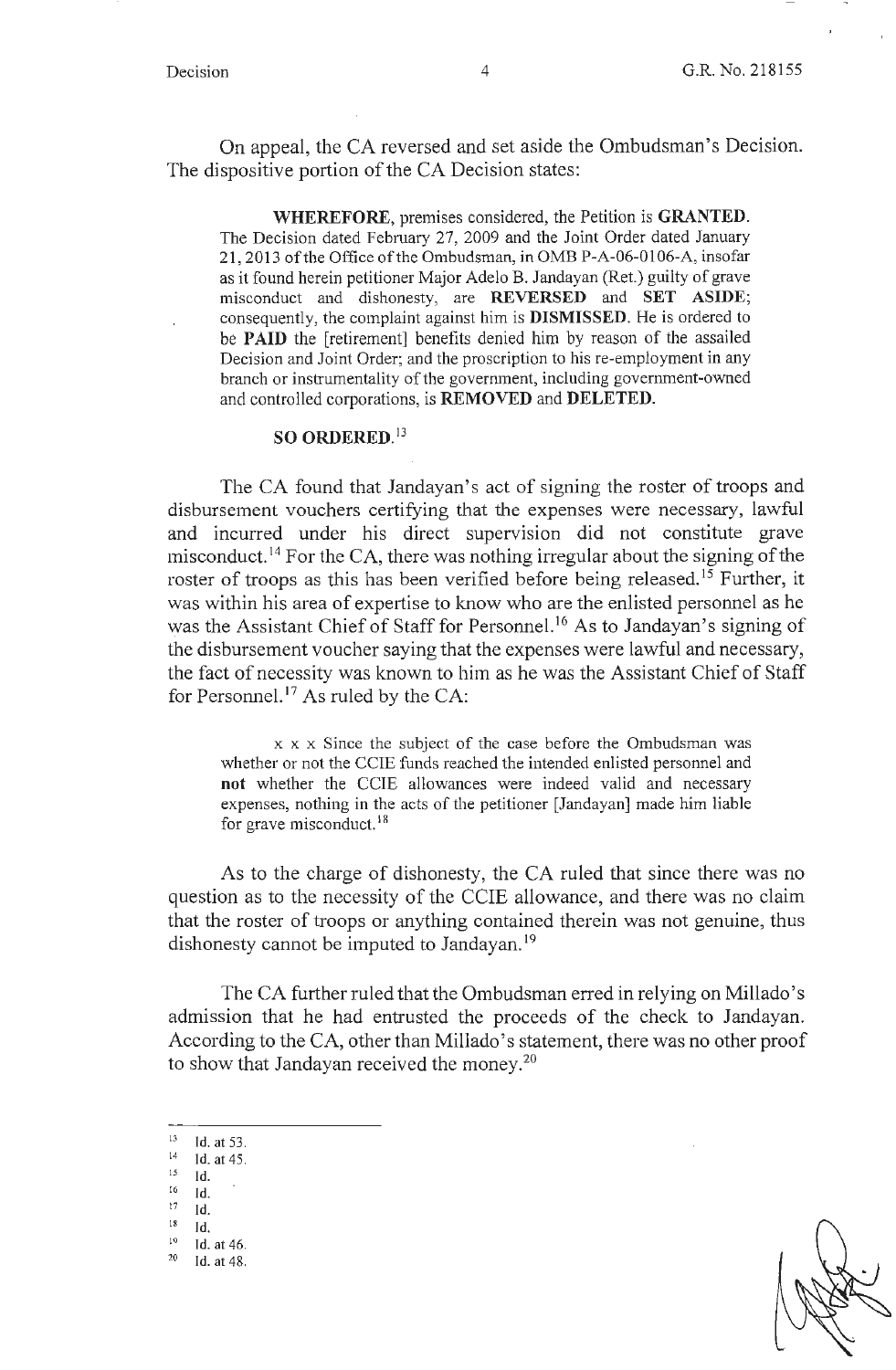Nonetheless, the CA ruled that the signature of Jandayan in the documents denominated as Funds Entrusted to Agent Officer/Teller did not show that he was liable for grave misconduct and dishonesty. For the CA, his act of signing the document, without any proof of a predisposition to cheat or deceive, did not violate the law.<sup>21</sup> The CA further ruled that Jandayan was able to explain that the combat clothing was issued in kind. $22$ 

On petitioner's finding of conspiracy, the CA ruled that no evidence other than bare assertions supports the allegation of conspiracy. There was no proof of a conscious design or Jandayan's participation in the conspiracy. For the CA, Jandayan's signatures in the roster of troops, certification that the expenses were necessary, and in the Funds Entrusted to Agent Officer/Teller, were all done in the course of his official function as Assistant Chief of Staff for Personnel.<sup>23</sup>

Petitioner moved for reconsideration but the CA denied this in its Resolution dated April 15, 2015.

Hence, this Petition.

#### *Issue*

The only issue raised in this Petition is whether the CA erred in reversing and setting aside the Ombudsman's Decision and Joint Order finding Jandayan guilty of grave misconduct and dishonesty. 24

## *The Court's Ruling*

The Petition is granted.

The CA ruled that there was no evidence other than the bare allegations of petitioner that Jandayan conspired with his co-respondents before the Ombudsman. 25 The CA further ruled that petitioner failed to establish that Jandayan committed the acts imputed to him.<sup>26</sup> These are erroneous.

In administrative cases, the quantum of proof required is substantial evidence. It is such relevant evidence which a reasonable mind might accept as adequate to support a conclusion, even if other minds equally reasonable might conceivably opine differently.<sup>27</sup>

 $^{21}$  Id.

<sup>22</sup>**Id. at49.** 

 $23$  Id. at 50. 24 Id. at 19.

<sup>25</sup> Id. at 50.

 $26$  Id.

<sup>&</sup>lt;sup>27</sup> Fact-Finding Investigation Bureau (FFIB) - Office of the Deputy Ombudsman for the Military and Other Law Enforcement Offices v. Miranda, G.R. No. 216574, July 10, 2019, p. 14. The Decision was rendered by the Second Division; penned by Associate Justice Amy C. Lazaro-Javier and concurred in by Associate Justices Antonio T. Carpio, Estela M. Perlas-Bernabe, A lfredo Benjamin S. Caguioa, and Jose C. Reyes, Jr.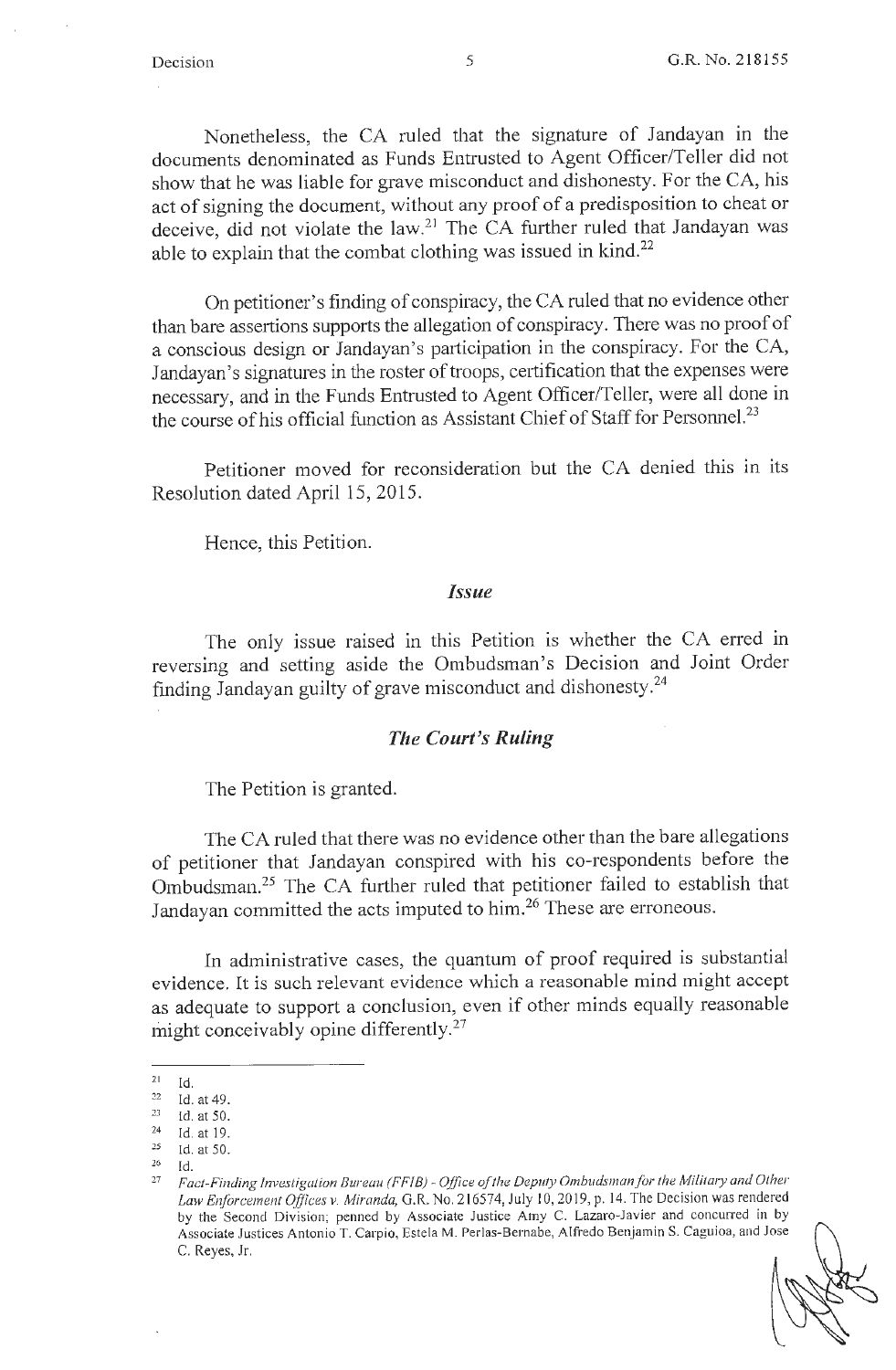Here, it is undisputed that Jandayan signed the roster of troops and disbursement vouchers. Jandayan also signed the documents denominated as Funds Entrusted to Agent Officer/Teller<sup>28</sup> which clearly states that he received cash from Millado corresponding to the value of the 19 checks.

On its own, Jandayan's act of signing the roster of troops and disbursement voucher might seem innocuous. But taken together with the acts of his co-respondents, it shows a common criminal goal to defraud the government.

In fact, the existence of conspiracy between Jandayan and his corespondents has been resolved in *Fact-Finding Investigation Bureau (FFIB)*  - *Office of the Deputy Ombudsman for the Military and Other Law Enforcement Offices v. Miranda29 (Miranda). Miranda* involves one of Jandayan's co-respondents and the Court's Second Division therein ruled that Miranda failed to prove the reason he authorized the transfer of money to Jandayan. He also failed to present any evidence of Jandayan's authority to disburse funds. The Court's Second Division thus concluded that their actions, taken together, demonstrate a common criminal goal, thus:

It is indubitable that Maj. Jandayan came into the picture only when respondent [Miranda] out of nowhere and without any valid designation or authority possessed by Maj. Jandayan suddenly brought the latter in as recipient and disburser of the funds. It was truly the final operative act which caused first the release, then the misappropriation, and finally the total loss of the funds which to date, have remained unaccounted for.

In *Mangubat v. Sandiganbayan*, the Court recognized the importance of the individual acts performed by each conspirator which may at first seem to be an independent act but which, if taken together, would demonstrate the common criminal goal of the conspirators. The Court ordained:

> "xxx no doubt the defraudation of the government would not have been possible were it not for the cooperation respectively extended by all the accused, including herein petitioner. The scheme involved both officials and employees from the Regional Office. Some made the falsifications, others worked to cover-up the same to consummate the crime charged. Petitioner's role was indubitably an essential ingredient especially so because it was he who issued the false LAAs, which as previously mentioned, initiated the commission of the crime. When the defendants by their acts aimed at the same object, one performing one part, and the other performing another part so as to complete it, with a view to the attainment of the same object, and their acts though apparently independent, were in fact concerted and cooperative, indicating closeness of personal association, concerted action and concurrence of sentiments, the court will be justified in concluding that said defendants were engaged in a conspiracy xxx"

 $29$  Supra note 27.

<sup>28</sup>*Rollo,* pp. 66-84.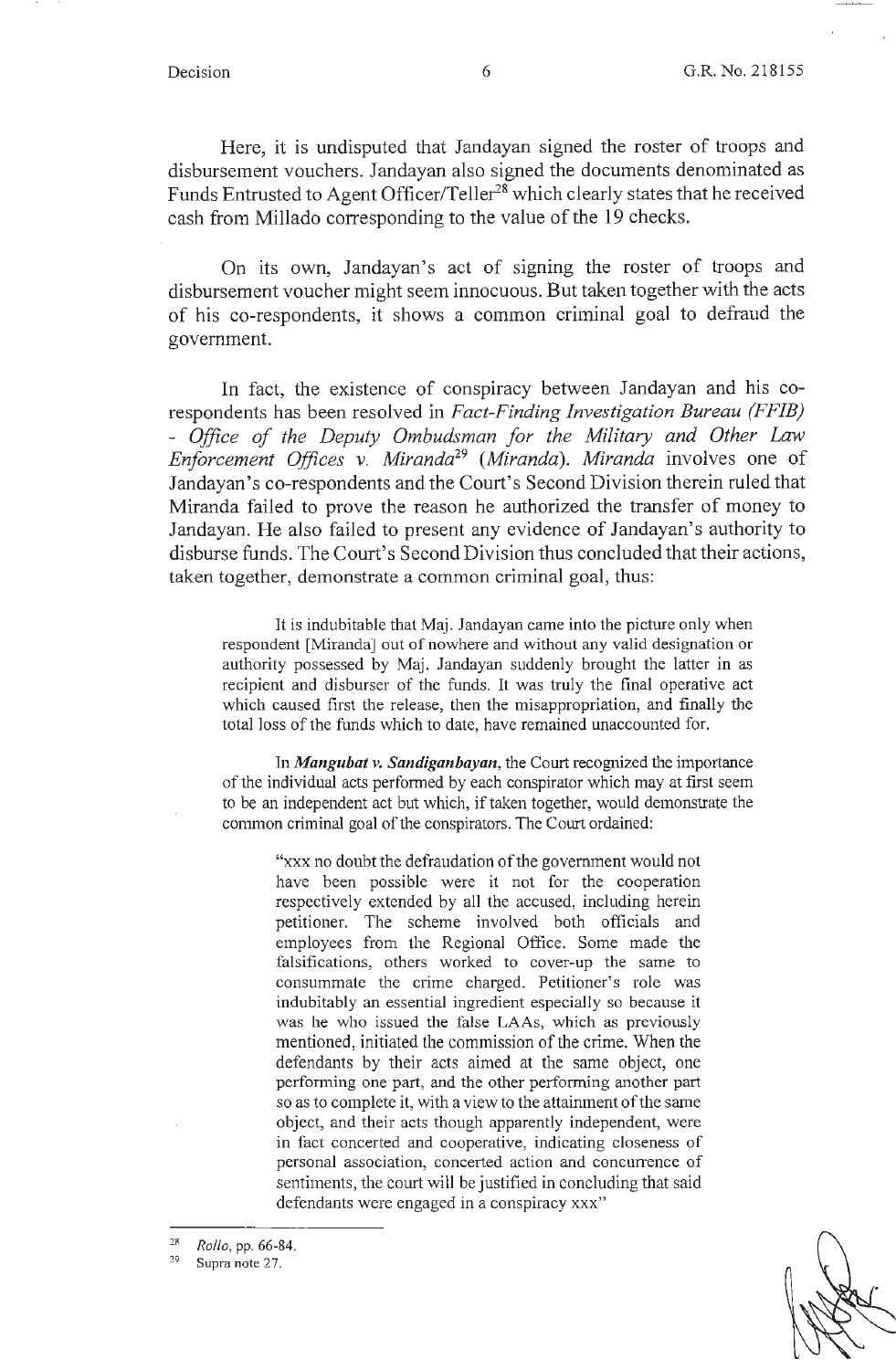The Court keenly notes that from day one up until now, respondent has not produced the authority of Maj. Jandayan, if any, to receive and disburse the funds in question. Too, respondent up until now has not directly or indirectly responded to the core issue against him, albeit he alleged lot of things in his pleadings before the Office of the Ombudsman, the Court of Appeals and this Court. Nowhere in any of these pleadings did respondent ever give a direct response to, let alone, refutation of, the damaging evidence against him.<sup>30</sup>

Considering the foregoing, a reasonable mind will accept that Jandayan and his co-respondents were acting with one aim, with each one perfonning one part, and all their parts completing their aim, which was to make it appear that funds were distributed to PMC personnel when, in reality, they were not so.

Further, Jandayan's receipt of the money, as shown by the documents denominated as Funds Entrusted to Agent Officer/Teller, was in clear violation of Section 75 of the *Government Auditing Code of the Philippines,*  or Presidential Decree No.  $1445$ <sup>31</sup> which states:

SECTION 75. *Transfer of Funds from One Officer to Another.* — Transfer of government funds from one officer to another shall, except as allowed by law or regulation, be made only upon prior direction or authorization of the Commission or its representative.

Jandayan failed to prove that he had any authority to receive the money. Further, it is unrebutted that the normal accounting procedure of the PMC was for the funds to be distributed to the individual disbursing or liaison officers of the different PMC units and that these individuals were tasked to distribute the proceeds to each of the qualified PMC personnel in their units.<sup>32</sup> Jandayan failed to explain why he received the proceeds of the checks even though he was not a disbursing officer but the Assistant Chief of Staff for Personnel.

As defined, "[m]isconduct is a transgression of some established and definite rule of action, more particularly, unlawful behavior or gross negligence by a public officer. As an administrative offense, misconduct should relate to or be connected with the performance of the official functions and duties of a public officer. It is considered grave where the elements of corruption and clear intent to violate the law or flagrant disregard of established rule are present."<sup>33</sup>

On the other hand, dishonesty has been defined as:

"x x x disposition to lie, cheat, deceive, or defraud; untrustworthiness, lack of integrity," is classified in three (3) gradations,

 $30$  Id. at 10-11.

<sup>31</sup> ORDAINING AND INSTITUTING A GOVERNMENT AUDITING CODE OF THE PHILIPPINES, June 11 , 1978.

<sup>32</sup>*Rollo,* pp. 26, 63.

*<sup>33</sup> Fact-Finding investigation Bureau (FF!B)- Office of the Deputy Ombudsman/or rhe Military and Other Law Enforcement Offices v. Miranda,* supra note 27, at 12- 13, citing *Office of the Ombudsman-Visayas v. Castro,* 759 Phil. 68, 79(2015) and *Vertudes v. Buenaflor,* 5 14 Phil. 399, 424 (2005).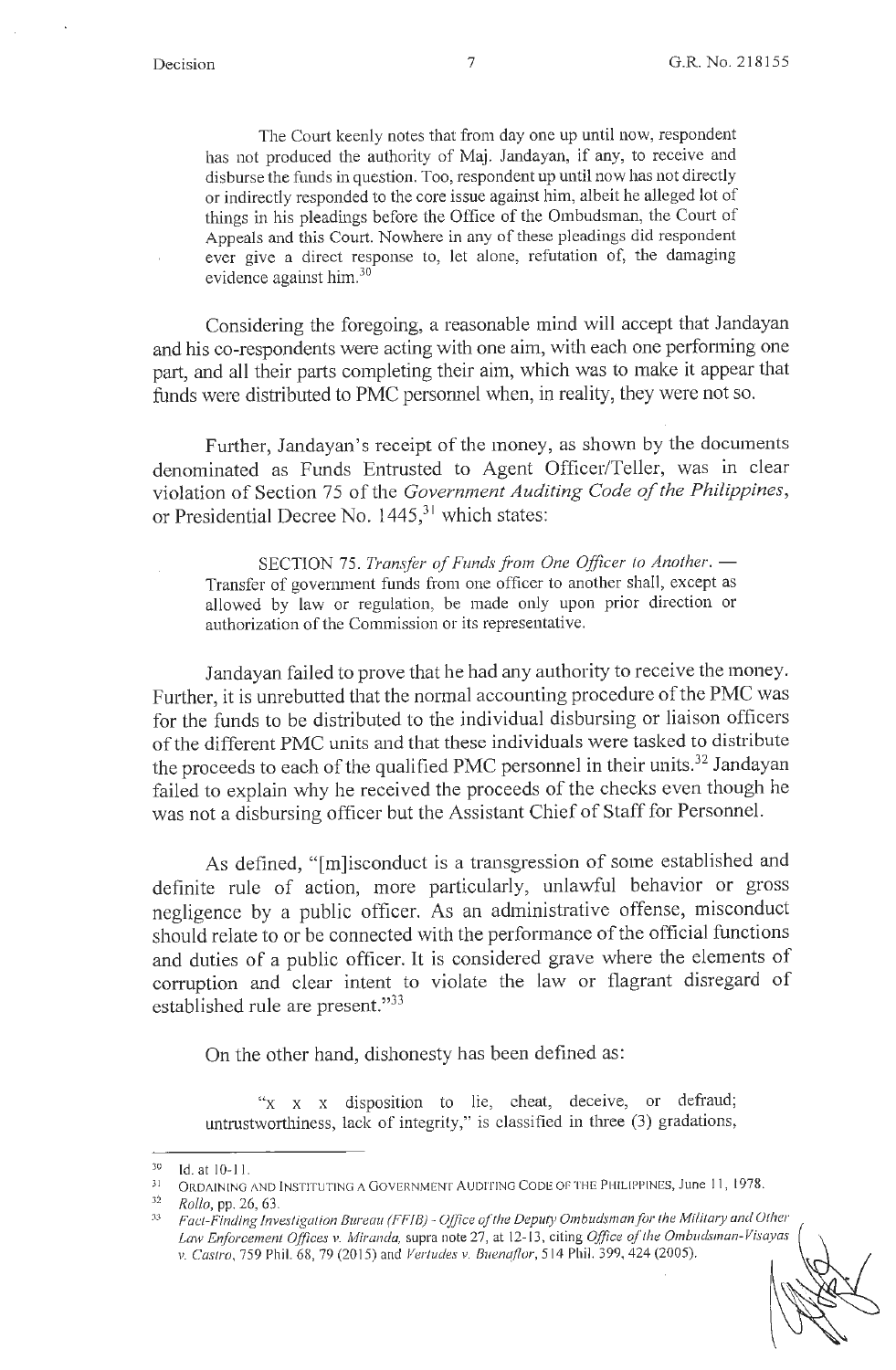namely: serious, less serious, and simple. **Serious dishonesty** comprises dishonest acts:  $(a)$  causing serious damage and grave prejudice to the government;  $(b)$  directly involving property, accountable forms or money for which respondent is directly accountable and the respondent shows an intent to commit material gain, graft and corruption;  $(c)$  exhibiting moral depravity on the part of the respondent;  $(d)$  involving a Civil Service examination, irregularity or fake Civil Service eligibility such as, but not limited to, impersonation, cheating and use of crib sheets; (e) committed several times or in various occasions; *(j)* committed with grave abuse of authority; (g) committed with fraud and/or falsification of official documents relating to respondent's employment; and  $(h)$  other analogous circumstances.  $x \times x^{34}$  (Emphasis in the original)

Based on the foregoing, a reasonable mind would arrive at the conclusion that Jandayan transgressed an established rule of action and that there was a flagrant disregard of such rule. He also caused serious damage and prejudice to the government involving money for which he was accountable.

As the Court held in *Field Investigation Office of the Office of the Ombudsman v. Castillo: 35* "[T]his Court has repeatedly emphasized the timehonored rule that a '[p]ublic office is a public trust [and] [p]ublic officers and employees must at all times be accountable to the people, serve them with utmost responsibility, integrity, loyalty, and efficiency, act with patriotism and justice, and lead modest lives."<sup>36</sup> The Court continued that "[t]his high constitutional standard of conduct is not intended to be mere rhetoric, and should not be taken lightly considering that those in the public service are enjoined to fully comply with this standard or run the risk of facing administrative sanctions ranging from reprimand to the extreme penalty of dismissal from the service."<sup>37</sup>

Jandayan signed a roster of troops and disbursement voucher to support the liquidation of the cash advance. Further, he actually received the funds even though he had no authority to do so. Making matters worse, he failed to show where the money went. His acts, taken together with that of his corespondents before the Ombudsman, show an utter disregard of the trust reposed in him as a public officer and for which he should be held liable.

**WHEREFORE,** premises considered, the Petition is **GRANTED.** The Decision dated October 31, 2014 and Resolution dated April 15, 2015 of the Court of Appeals in CA-G.R. SP No. 130017 are **REVERSED. and SET ASIDE.** The Decision dated February 27, 2009 and Joint Order dated January 21, 2013 of the Office of the Ombudsman in OMB P-A-06-0106-A as regards respondent Major Adelo B. Jandayan (Ret.) are **REINSTATED.** 

<sup>34</sup> Id. at 12, citing *Office of the Ombudsman, et al.* v. *PS/Supt. Espina,* 807 Phil. 529, 540-542 (2017). 35 G.R. No. 221848, August 30, 2016, 801 SCRA 586. 36 Id. at 596. 37 Id.